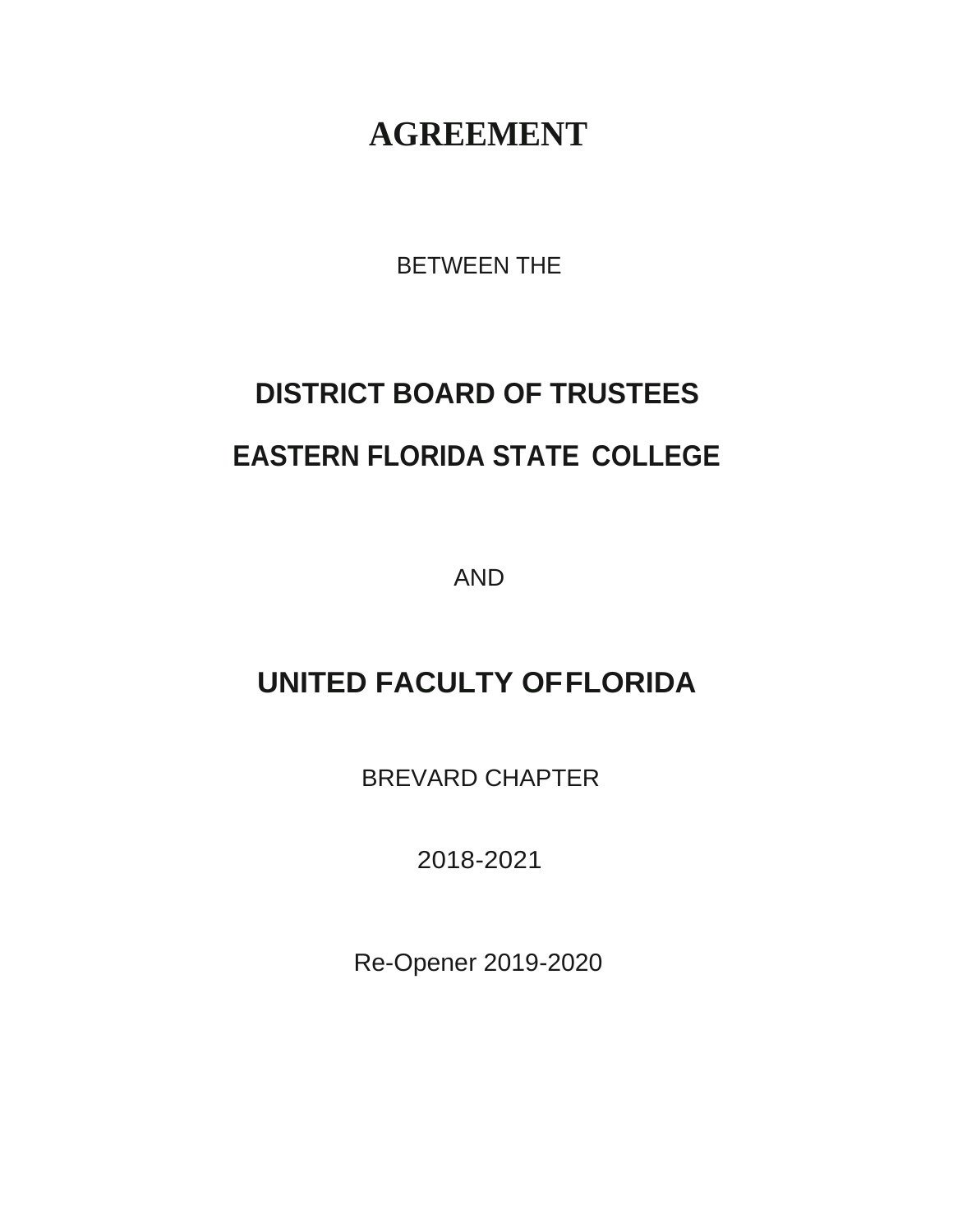### ARTICLE 6: FACULTY RIGHTS 6.20 Student Complaint Procedure

The College and UFF-Brevard believe that any student conduct procedure must measure the impact to the student, involved faculty members, and the College. As such, the College will follow the established, mutually agreed upon, student complaint procedure outlined in the Policies and Procedures Manual. The College will follow the existing procedures related to Title IX complaints, Student Code of Conduct violations, and/or law enforcement investigations. If the concerns are a potential Title IX complaint, the complaint will be referred to the Title IX Compliance Officer. If the complaint is a law enforcement complaint, the College will follow the directions of law enforcement. All other written complaints will be referred to the Associate Provost who will determine if a complaint has merit. If the complaint is believed to have merit, the College will follow the Policies and Procedure Manual as stated above. In the event that a complainant is currently enrolled in the involved faculty member's course, the faculty member has the right to remove the complainant from the course if they feel that the complainant remaining in the course will create an unsafe environment, will interfere with other students' education, and/or the complainant's behavior has been egregious enough to meritremoval.

- 1. Faculty members invoking this policy must provide justification and/or supporting documentation to the Supervising Administrator before action is taken that meets the preponderance-of-t he-evidence standard (i.e., more likely than not).
- 2. If the College elects to move the complainant to a different section/course, it must provide the rationale for the move to the faculty member of the new course. In the event that the new instructor is an adjunct instructor, the full-time faculty member may disclose justifications for and/or pertinent information regarding the transfer.

#### ARTICLE 8: FACULTY DUTIES AND RESPONSIBILITIES

Article 8.9 Course Definitions

All courses offered at the College will be designated as one of the following:

A. Lecture: A lecture course is one in which the number of class hours (50-minutes each) per week equals the semester hours credit for the course. A lecture class is one in which the student is a passive listener and/or a participant in activities/discussions conducted among other students and the instructor. The instructor actively controls the amount and quality of information which is directed to a specific objective. A lecture class is typified by the amount of preparation preceding the lecture and by the amount of in-class and post-evaluation of the student ' s out-of-class work, which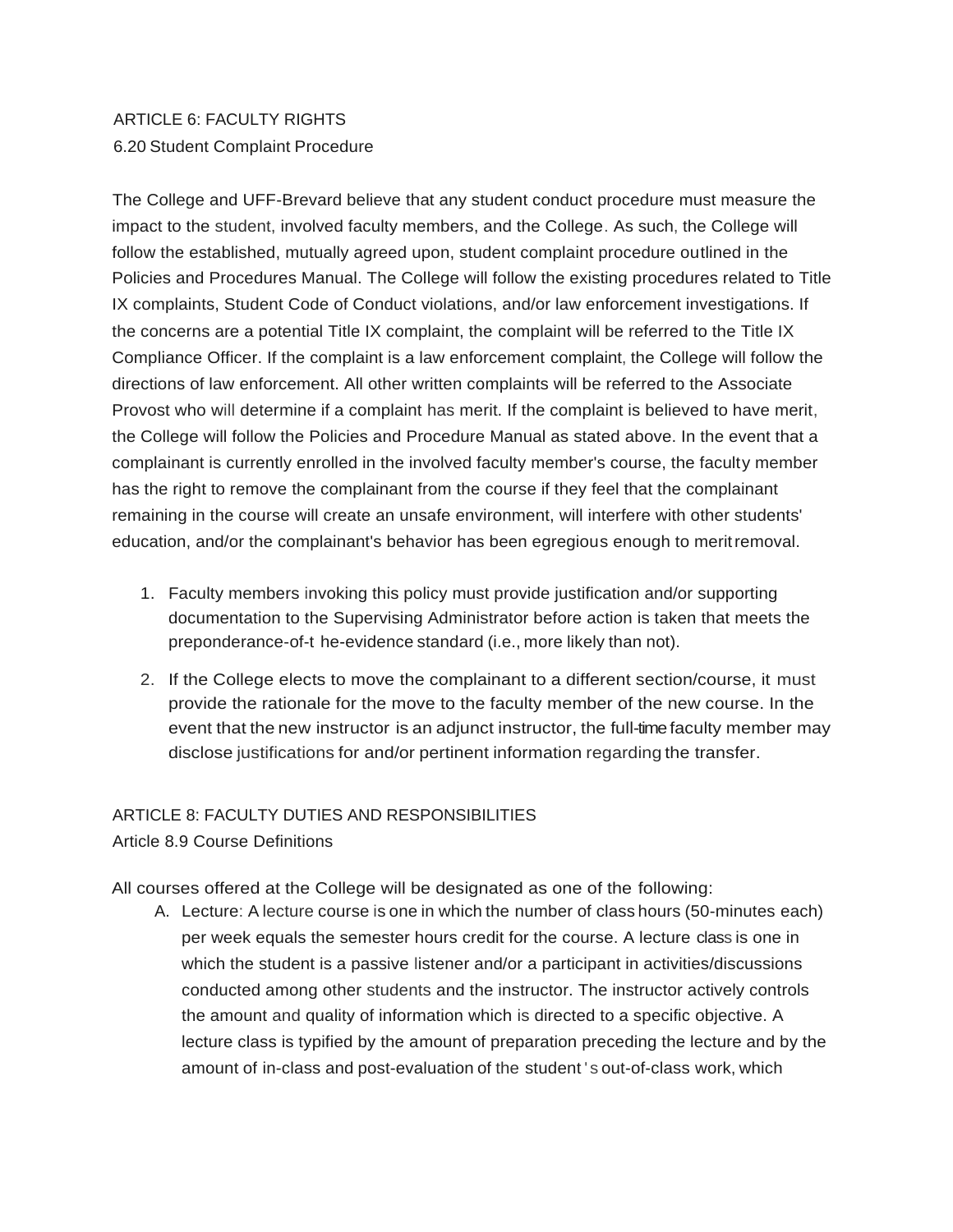usuallyincludesreadingassignments,termpapersandotherassignments.Alecture course shall meet for fifteen (15) fifty (50) minute sessions per credit hour.

- B. Laboratory: A laboratory course is one in which the contact hours per week do not equal the semester hour credit for the course. A laboratory experience involves preparation on the part of the instructor and/or laboratory assistant which organizes laboratory accoutrements in such a waythat demonstrations,experiments,etc.,have predictable outcomes. The laboratory experience takes place in a controlled environment with dependence on the student's motor involvement in the learning experience. Instruction generally takes place on a one-to-one basis between the student and the instructor at the laboratory station. Laboratory experiences may be scheduled for a class or be open to a student to work at his own pace under supervision. The ratio of credit hours to contact hours in alaboratory course varies but is usually more than one (1) contact hour per credit hour. Commonly denoted with an "L" designator.
- C. Clinical: A clinical course may have lecture hours and/or clinical hours, and each will be credited with points respectively. The ratio of credit hours to contact hours in a clinical course varies but is usually several contact hours per credit hour. A clinical experience has unique characteristics which include:
	- 1. The learning experience takes place in a "real life" environment that is generally located in an area not under the direct control of the College or its agents;
	- 2. There is an element of uncertainty in the learning situation, in which discrete events are not pre-programmed;
	- 3. There are different procedures for the instructor/staff preparation and for student evaluation in a clinical experience than in lectures and/or laboratory classes;
	- 4. A faculty member in a clinical situation has on-site instructional/supervisory responsibilities for the student and evaluates the student by personal observation.
- D. Eastern Florida Online: Eastern Florida Online is defined as a formal educational process in which the majority of the instruction (regular and substantive interaction between students and instructors and among students) in a course occurs when students and instructors are not in the same place. Instruct ion may be synchronous and/or asynchronous.
	- 1. An online course may employ audio, video or computer technologies within the approved online Learning Management System (LMS).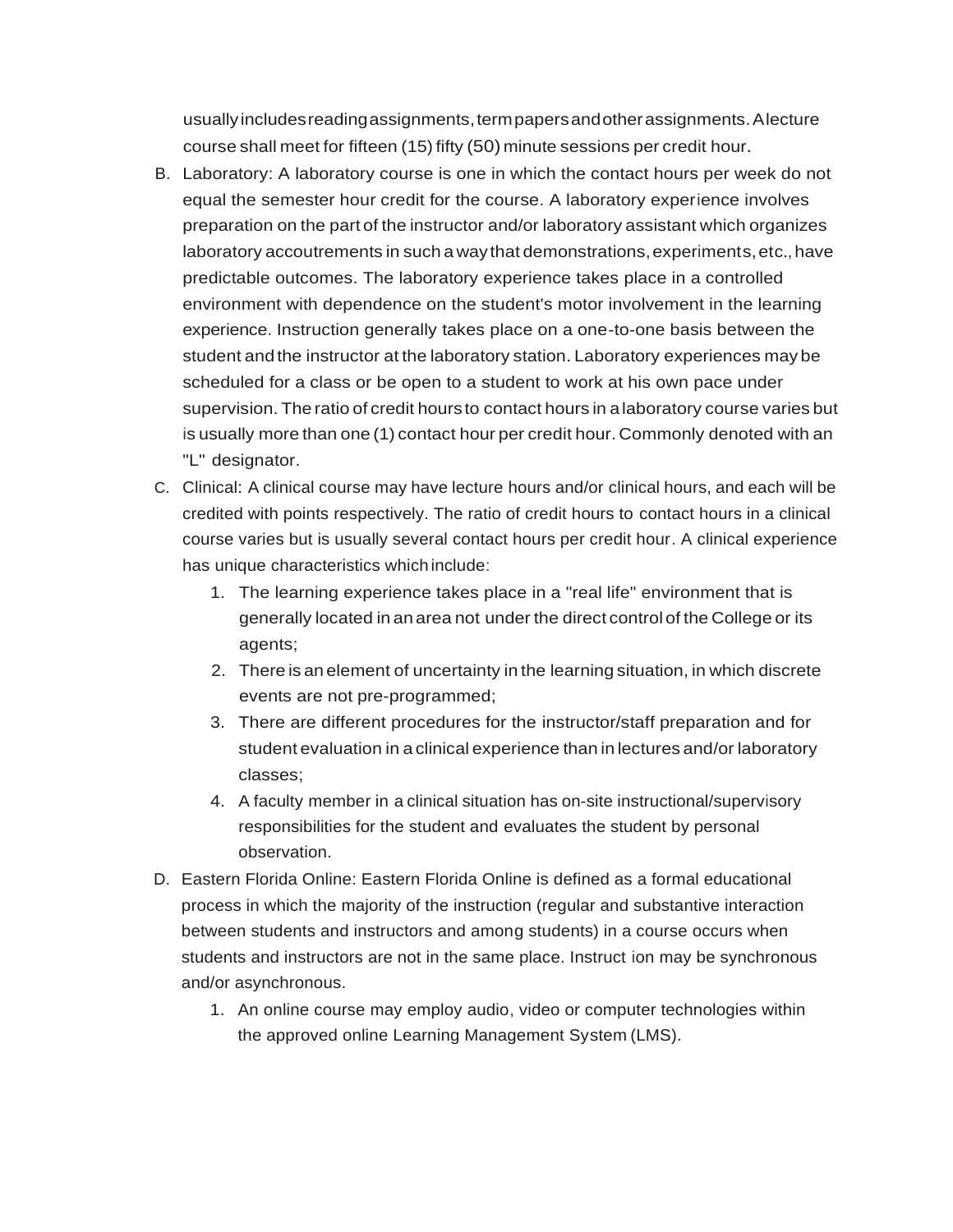- 2. The instructor actively controls the amount and quantity of information which is directed to a specific objective. An eLearning class is typified by the consistent interaction between the instructor and the student.
- 3. An online class is typified by the amount of preparation preceding the electronic communication and by the amount of the student's on-line assignments andpost-evaluationof student's work,which may include but is not limited to readingassignments, term papers.Thisdoes not include the use of computers, e-mails or other electronic media as part of the instructional methodology for lecture, laboratory or clinicalcourses.
- 4. Online sections may be considered as part of the faculty member's regular load.
- 5. An online section will have the same minimum enrollment requirements and follow the related processes of face to face courses unless otherwise approved for a lesser minimum by the Supervising Administrator.
- 6. An online section will have the same maximum number of enrolled students as an equivalent face to face course, unless otherwise agreed to by the faculty member.

#### 8.11 Meeting Load-Point Obligations

An instructional faculty member on a Basic Academic -Year Contract (165-days) will fulfill his contractual obligation by earning 300 load-points or its equivalent within the academic year. While the expectation is that a faculty member will teach 150 load-points in each of the Fall and Spring Terms to meet his obligation, the Administration shall consider a faculty member who has at least 144 load-points and not more than 154 load-points to have fulfilled his contractual obligation for the respective t erm. The Supervising Administrator, by mutual agreement with the faculty member, may elect to average the load-point s over two or more semesters allowing less than 150 points in one term provided that the total for academic year is 300. All faculty may elect to teach at least one online or honors course to meet their load point obligations, provided they have met the requirements to teach online or honors courses and the course is suitable for that delivery method as determined on the appropriate curriculum form. Cross- credentialed faculty may elect to use one course they are credentialed to teach that is outside of their primary assignment in place of an online or honors course to meet load point obligations. Fulltime online faculty members may meet their load point obligation using all online courses. Extra compensation for all overloads is also subject to the overload compensation requirements of Section 8.12 below. Load point forms should be turned in by the end of the second week of class except in the case of extenuatingcircumstances.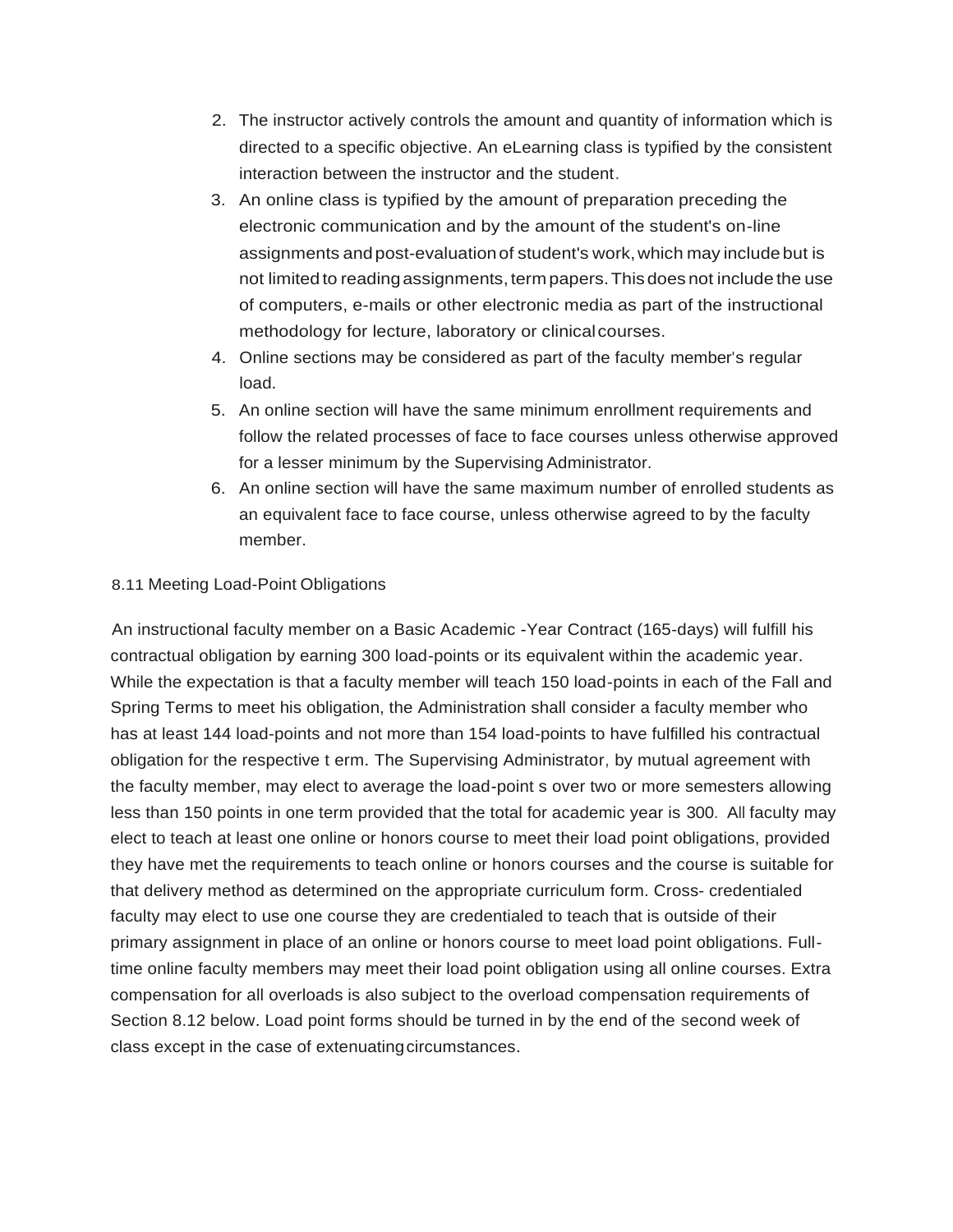Except as specified above, an instructional faculty member on an Extended Year Contract must earn 150 load-points or its equivalent in each of the Fall and Spring Terms and a minimum of ten (10) points per week in the summer.

The College and UFF Brevard recognize the importance of appropriately sized classes to enhance student learning.

Course Enrollment Minimums:

- 1. Any class with less than twelve (12) students will be reviewed by faculty and administration using a mutually agreed upon process with specific criteria to determine whether or not the course will be allowed to remain on the schedule for a given semester.
- 2. Any Honors course with less than six (6) students will use the same process.
- 3. The final determination will be made by the Vice President of Academic and Student Affairs and any faculty member has the right to appeal, but not grieve except as outlined elsewhere in the contract, with their Supervising Administrator.

Course Enrollment Maximums:

The general maximum course enrollment shall be thirty (30) enrolled students.However, any course that requires a course enrollment maximum greater than twenty-five (25) will be reviewed by both faculty and administration using a mutually agreed upon process to determine the appropriate maximum with the following exceptions:

- 1. LIT1000,SPC 2608,ENC1101, and ENC1102 courses shall be reviewed when a course enrollment maximum greater than twenty-two (22) is required.
- 2. Developmental Math courses shall be reviewed when a course enrollment maximum greater than twenty (20) is required.
- 3. Developmental Reading and Writing courses shall be reviewed when a course enrollment maximum greater than fifteen (15) is required.
- 4. Honors courses shallbe reviewed when acourse enrollment maximum greaterthan twelve (12) isrequired.

Any course maximum or minimum may be lowered with permission from the Supervising Administrator to meet specific campus needs or address campus limitations such as room fire code or other legislative requirements, programmatic or discipline restrictions, safety restriction, lab or student instructional stations available, program or discipline enrollment management, etc. ASupervising Administration may create standinglower course enrollment minimums and maximums basedoncampus needs or facilities which maybe reviewed, altered,